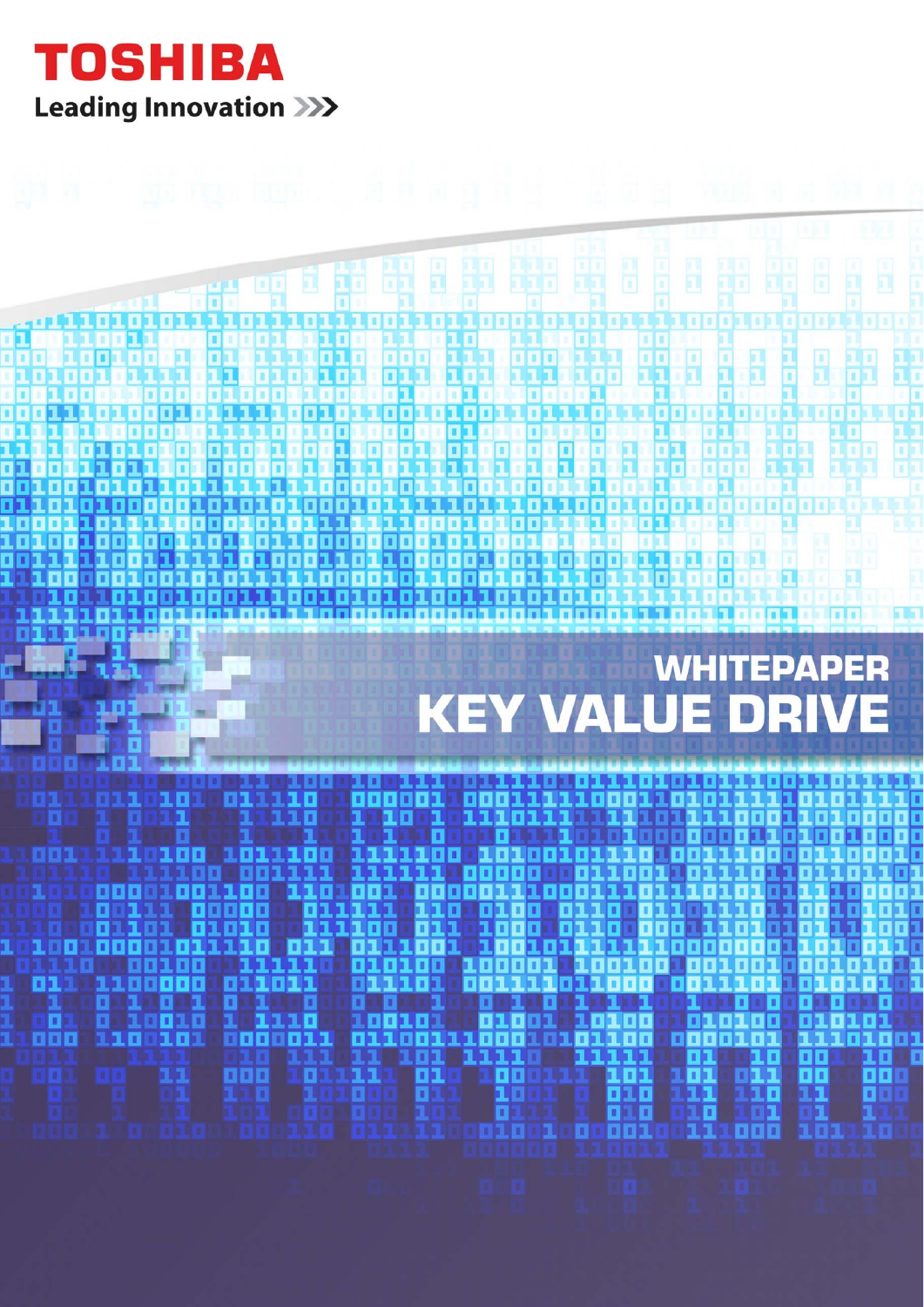### **1 CURRENT CHALLENGES IN THE USE OF BIG DATA AND STORAGE**

The volume of unstructured data has been growing at a tremendous rate, and cloud services have become widespread. Accordingly, both private enterprises and public organizations have started to utilize the accumulated data for various purposes, including:

- 1) Marketing and product development
- 2) Improving the production and product utilization efficiency
- 3) Promoting science and technology, and academic research

| Purpose                                                           | Description                                                                                                                                                                                                                                                                                        | Examples                                                                                                                                                                                                                                                                                                              |
|-------------------------------------------------------------------|----------------------------------------------------------------------------------------------------------------------------------------------------------------------------------------------------------------------------------------------------------------------------------------------------|-----------------------------------------------------------------------------------------------------------------------------------------------------------------------------------------------------------------------------------------------------------------------------------------------------------------------|
| Marketing and product<br>development                              | Marketing scheme that performs an access analysis<br>to identify keywords on which search engines are<br>likely to hit and directs users to specific websites<br>· Analyzes consumers' purchase trends using data<br>derived from POS systems and reflects them in the<br>planning of new products | Search engine optimization (SEO) marketing<br>Menus of fast-food and restaurant chains<br>Recommender systems of Amazon.com, search<br>portal sites and video sites                                                                                                                                                   |
| Improving the production<br>and product utilization<br>efficiency | · Improves processes using yield<br>data at a<br>semiconductor fab to reduce the defect level<br>· Monitors the operation of jet engines and turbines<br>and analyzes the accumulated data to help predict<br>a possible failure                                                                   | • Improvement activities at shop floors using a<br>manufacturing engineering system (MES)<br>· GE's aircraft engines and power generation gas<br>turbines $(1)$<br>• Monitors Komatsu's large construction<br>machines using GPS systems to know their<br>operating conditions and runs them<br>unattended $^{(*)}$ . |
| Promoting science and<br>technology, and academic<br>research     | · Human genotyping<br>• Discovery of the Higgs boson<br>. Research on the mechanism of climate change                                                                                                                                                                                              | Human genotyping at the National Human<br>Genome Research Institute (NHGRI) <sup>(*3)</sup><br>Discovery of the Higgs boson using the Atlas<br>Experiment facilities at CERN <sup>(*4)</sup><br>Activities of the World Meteorological<br>Organization <sup>(*5)</sup>                                                |

\*1: http://fisheritcenter.haas.berkeley.edu/Big\_Data/Ruh\_Fisher%20FINAL.pdf(January ,2012) P5

- \*2: http://www.komatsuamerica.com/komtrax (April,2014)
- \*3: https://www.genome.gov/10001634 (May,2014)
- \*4: https://twiki.cern.ch/twiki/bin/view/AtlasPublic (May,2015)
- \*5: https://www.wmo.int/pages/summary/progs\_struct\_en.html (May,2015)

The use of big data has been gaining momentum as shown above because servers with multiple multicore processors and large main memory have shortened the run-times of heavy-duty computation. There is a concern, however, that big-data computing might slow down in the future due to storage and network bottlenecks.

Nonetheless, more and more private enterprises and public organizations will actively utilize big data. In order to solve various issues and to analyze and use the accumulated data effectively, a fresh approach to servers and storage systems is necessary. More specifically, it is necessary to increase storage capacity, ensure scalability, and select the right storage architectures for different types of data.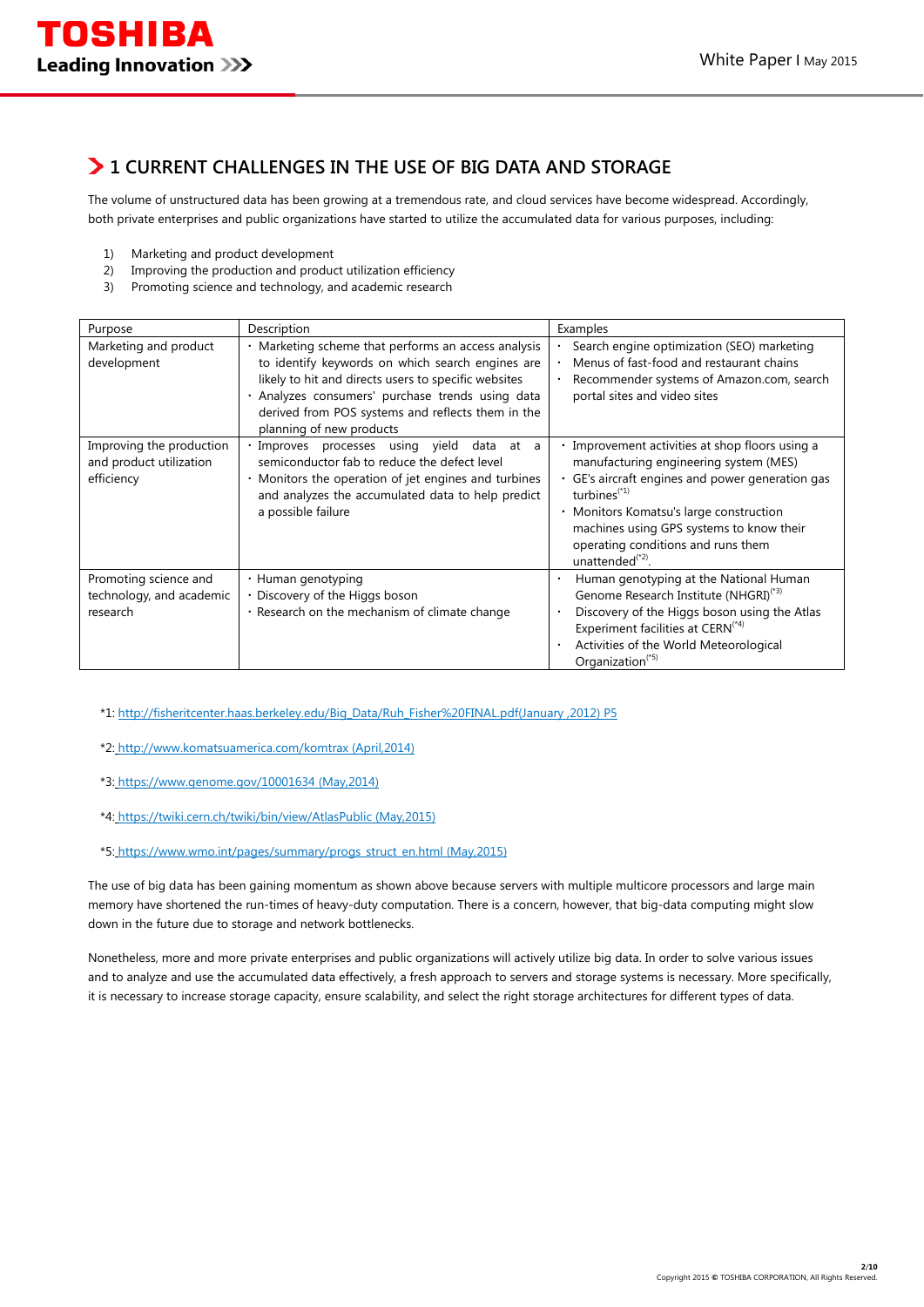## 1.1 Challenges Regarding Storage Capacity and its Scalability

In order to increase the service capability per watt of electricity consumed, hyperscale datacenters operating thousands to tens of thousands of servers are facing the challenge of increasing the server storage density. Servers and its peripherals need to support largecapacity storage from a technical point of view. There are two data storage architectures to increase storage capacity in order to handle data growth: scale-up and scale-out. Generally, it has been considered that a scale-out (distributed) model provides an easier means of adding more resources.

At the same time, it has been pointed out that, as the data volume increases, the conventional scale-out storage architecture will suffer from bottlenecks caused by the processing of metadata and consequently degrade system performance. In order to meet the future needs of not only datacenters but also IT departments of private enterprises, there is a strong likelihood that it will be necessary to combine both high server performance and high storage capacity and yet at the same time achieve high storage density.

## 1.2 Challenges Regarding Different Types of Data and Storage Characteristics

The presence of diverse data types is also a major consideration. Conventionally, block and file interfaces have been widely used as storage interfaces. This is because most data handled in private enterprises have been structured data, and thus tape and dedicated archive storage systems have been used for long-term data storage and backup. These systems and approaches have been effective in handling structured data, but are not suitable for unstructured data that do not have a predefined data size, come in various types and accumulate at different speeds.

For example, once stored, most unstructured data are seldom accessed. Among such unstructured data are process data collected at manufacturing plants, and data gathered by various sensors. In contrast, the content in Favorites and Hot Video Clips available with video streaming services is accessed more frequently and thus requires high input/output per second (IOPS).

While large-capacity, low-cost storage suffices to archive seldom accessed data, adequate capacity, high access performance and high availability are necessary to archive frequently accessed data. In terms of investment cost and management, it is not advisable to utilize high-performance and high-availability storage for large, but infrequently accessed data.

Therefore, the IT departments in private enterprises, datacenters and service providers face the challenges of using the right kinds of storage systems according to the types and purposes of structured and unstructured data.

# **2 Direction of Solutions**

A new server storage system is necessary to solve various problems with the conventional storage. As the volume of unstructured data handled in private enterprises is increasing rapidly, they are expected to become predominant. In these circumstances, possible solutions are as follows:

## 2.1 Increasing Storage Capacity and Ensuring Scalability

In order to continue to increase the per-disk capacity, hard disks that exploit an advanced technology such as shingled magnetic recording (SMR) must be continually released to the market. The deduplication and compression technologies also help increase storage capacity. Incorporating these technologies into a host system has a significant effect. Technologies, such as SMR, are necessary to implement large-capacity storage.

Besides an increase in the per-disk capacity, a new type of storage called Ethernet drives has emerged. An Ethernet drive is a storage node that incorporates a processing unit and a network interface and is directly connected to an IP network. The processing unit can be implemented as a system-on-a-chip (SoC) and run on Linux OS. This way, an Ethernet drive will be able to run application software according to the SoC performance. With the server and storage functions physically combined, Ethernet drives may possibly help increase server rack density.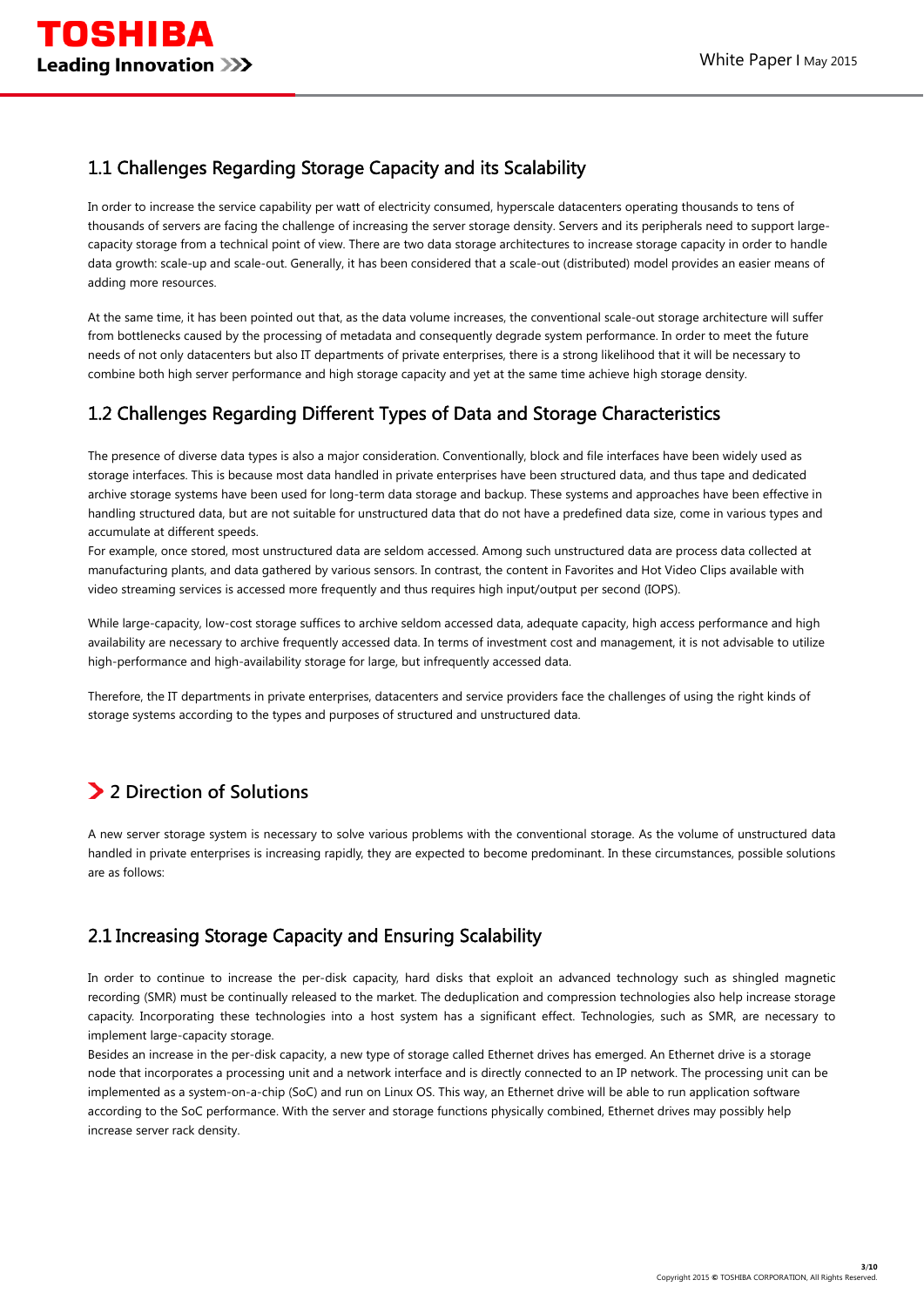High density is not the only advantage of Ethernet drives. Since individual Ethernet drives are managed as separate storage nodes, the number of Ethernet drives can be scaled out repeatedly without causing any bottleneck in the processing of metadata, as long as the performance limit of each SoC is not exceeded. Thus, the overall storage capacity can be increased efficiently. Furthermore, in the event of a hardware failure, it is necessary to replace only the failed Ethernet drive. Shutting down a single Ethernet drive for the purpose of maintenance causes less impact than shutting down a server.

Ethernet drives and other new types of storage nodes are required for hyperscale datacenters, and micro datacenters that will be constructed in the future.

## 2.2 Selecting the Right Types of Storage for Different Types of Data

While solid-state drives (SSDs) consist of high-capacity, high-speed NAND flash memories, hard disk drives (HDDs) are slower but excel in disk cost per gigabyte (\$/GB). First of all, it is important to appropriately use them according to the required latency.

Second, the optimal interface should be selected from block and file storage devices, as well as object storage devices that have recently been utilized in datacenters as discussed later.

In order to increase storage capacity to handle data growth, datacenters, service providers and the IT departments of private enterprises have started to use distributed storage systems. In general, distributed storage systems are scaled out rather than scaled up, and support not only block and file interfaces but also an object interface.

A third consideration is software-based storage tiering, which makes it possible to store different types of data into different types of drives. The overall system efficiency and performance can be improved by storing unstructured and structured data into object and block storage devices, respectively.

## **3. Object Storage**

Cloud storage services are rapidly becoming pervasive since they are less costly and provide higher fault tolerance in the event of a natural disaster than on-premises storage systems. In order to meet multi-tenancy requirements and offer high-capacity storage services at low costs, datacenters now utilize object storage devices in addition to the conventional block and file storage devices.

Object storage is configured in a distributed architecture. Since object storage uses Key Value interface commands, it eliminates the need for driver software comprising block devices and filesystems. Furthermore, object storage uses a flat structure and has a wide namespace. For these reasons, object storage devices are better suited for the handling of unstructured data than block and file storage devices.

Regardless of the type of storage media, object storage devices manage data as objects as opposed to block storage devices that use logical block addressing (LBA) and file storage devices that use a filesystem (NFS, CIFS, etc). Moreover, multiple low-cost disks can be configured as a large-capacity storage pool by using a RAID or other disk array controller.

However, object storage devices have a drawback in that they only determine whether the written data has actually been recorded in a medium and thus provide "eventual consistency" only. In other words, object storage devices check if replica data, which are distributed over several storage nodes for redundancy reasons, are eventually consistent.

Because of the foregoing characteristics, object storage devices are primarily suitable for the management of large but infrequently used data. More specifically, they are well suited for use as archive storage (cold storage) for the cloud, video distribution websites and social networking services (SNS). Object storage is expected to be adopted not only for cloud services but also for IT systems in major enterprise companies.

Application software designed for block and file storage devices is not compatible with object storage devices that use Key Value interface commands. Therefore, application software must be modified, or needs to send data to an object storage device via a file or block gateway.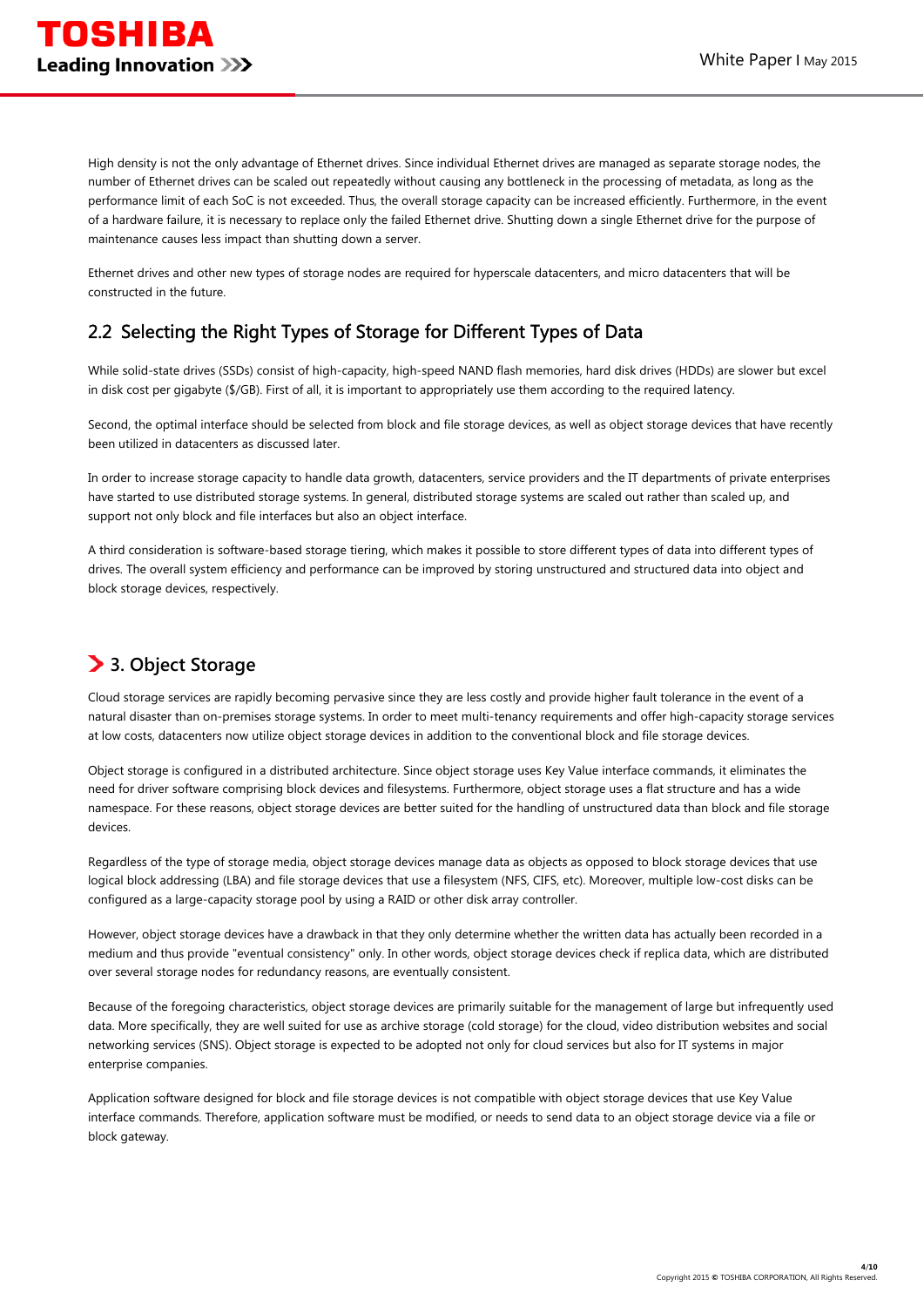

|                        | <b>Block Storage</b>                                               | <b>File Storage</b>                                         | <b>Object Storage</b>                              |
|------------------------|--------------------------------------------------------------------|-------------------------------------------------------------|----------------------------------------------------|
| Interfaces             | <b>SCSI</b>                                                        | NFS, CIFS, etc.                                             | HTTP (REST)                                        |
| Advantage              | High access speed                                                  | Ease of access, file<br>sharing                             | Distributed storage<br>Scalability                 |
| Namespace              |                                                                    | Hierarchical                                                | Flat                                               |
| Resource<br>Allocation | Not required                                                       | Automatically allocated<br>by storage                       | Automatically<br>allocated by storage              |
| Data<br>consistency    | High                                                               | High                                                        | Low                                                |
| Security               | Low                                                                | High                                                        | High                                               |
|                        | Per volume                                                         | Per file                                                    | Per object                                         |
| Scalability            | Low (up to hundreds of<br>terabytes per volume)                    | Limited by overhead to<br>maintain namespace<br>consistency | Very large space<br>(hundreds of<br>petabytes)     |
| Applications           | Processes involving<br>frequent updates,<br>transaction processing | Shared files, general<br>data                               | Infrequently<br>updated files<br>Archiving, backup |

# **4 Applications of Object Storage Systems**

Major object storage systems include Amazon Simple Storage Service (Amazon S3) of Amazon Web Services, the BLOB Storage service of Microsoft Azure, and Swift of the OpenStack open-source cloud computing software platform.

One of the ways to make it possible for the applications designed for block and file storage architectures to access an object storage device is by adding a gateway to the back-end object storage. The purpose of this is to allow these applications to access a gateway via a file or block interface, and gateway and back-end storage services using REST (Http). In cases where a gateway is provided as a computer appliance, cache storage is provided in the gateway and infrequently accessed data are moved to an object storage device. This way, both investment efficiency and computing performance can be improved.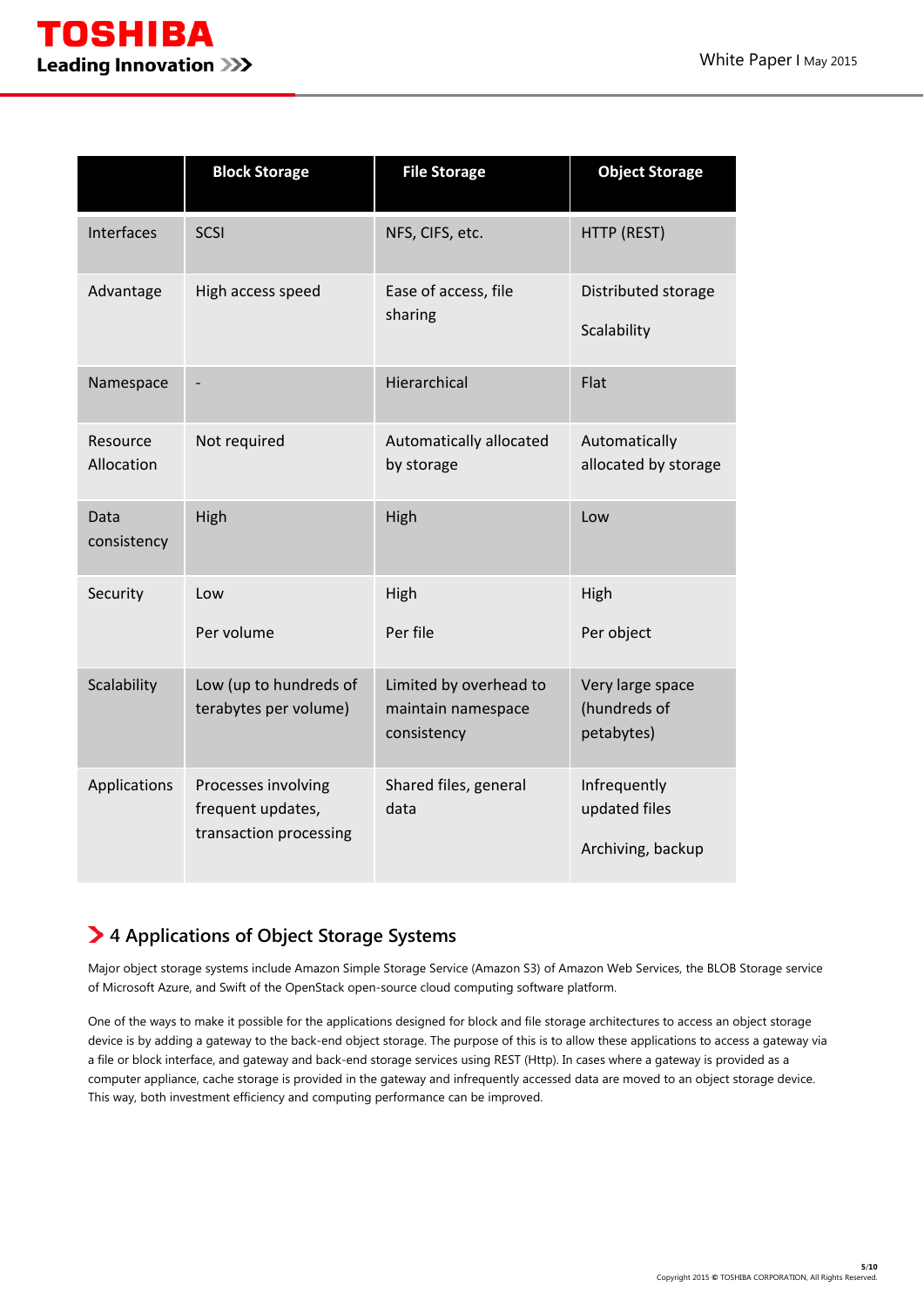



### **5 Toshiba's Stance on Object Storage**

This section briefly describes how Toshiba views object storage and how it is tackling it.

At present, the most commonly used architecture is server-based object storage in which HDDs and/or SSDs are connected to servers. One of the advantages of this architecture is that a system can be configured by combining existing hardware components. Toshiba has sold enterprise and other server HDDs and SSDs, and will continually expand its portfolio of server HDDs/SSDs compatible with object storage architecture.

On the other hand, server-based object storage has a multi-layered hierarchy, including server KVS, filesystem, device driver, and SSD/HDD data management. Because of this, server-based object storage does not always improve efficiency. For users who want to improve the object storage efficiency, Toshiba offers a new kind of product called Key Value drives.

## **6 Key Value Drives**

This section provides an overview of Key Value drives, hardware specifically designed to realize Toshiba's object storage concept.

### 6.1 What Is a Key Value Drive?

In general data storage, data consisting of a series of fixed-length blocks of 512 bytes each are identified by their logical block address (LBA).

In contrast, in a Key Value drive, data are identified by a key rather than an LBA. Both keys and data (called values in this parlance) can be of variable length (Figure 1).



**Figure 1 Comparisons between General and Key Value Drives**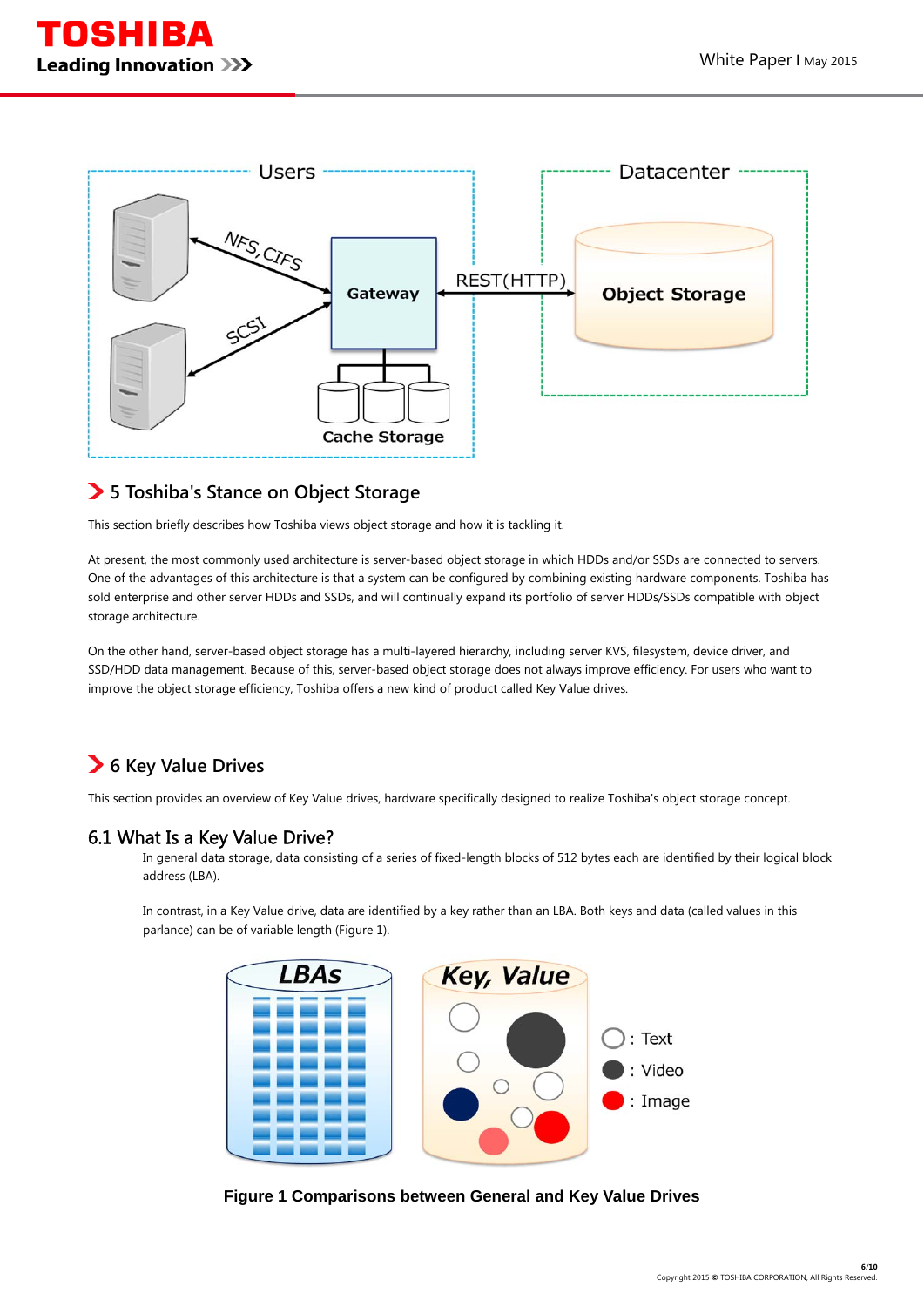Whereas general drives are primarily connected to a server via the SATA, SAS, PCIe or other interface, Key Value drives are implemented as a kind of Ethernet drives and thus directly connected to a network via Ethernet. Consequently, each Key Value drive can act as a node and perform part of communications directly with clients without involving a server. In addition to Ethernet, Key Value drives can be configured with PCIe and other interfaces.

## 6.2 Benefits of Key Value Drives

Compared to server-based object storage, object storage using Key Value drives provides the following benefits:

#### **Replacement for storage servers**

Since Key Value drives are directly connected to a network, general data transfers can be directly performed between clients and drives. Servers only need to fulfill the functions that are not available with Key Value drives such as metadata management. Therefore, the number of servers can be reduced.

#### **Small form factor**

Key Value drives are available in smaller form factors than conventional servers (e.g., 3.5-inch). Thus, Key Value drives provide higher storage density than server-based object storage.

#### **Fewer storage hierarchy layers**

Server-based object storage needs many hierarchy layers as described above. In contrast, object storage using Key Value drives can combine multiple layers into one as necessary in order to improve performance, reduce cost and extend service life.

#### **Early support for new types of media**

In order for the conventional storage to efficiently utilize a new generation of flash memory or shingled magnetic recording (SMR) HDDs, host software must be updated or storage interfaces must be standardized. In contrast, only Key Value drives need to be modified to accommodate a new technology; thus it is possible to quickly respond to user needs.



**Figure 2 Server-Based Object Storage vs. Key Value Drive**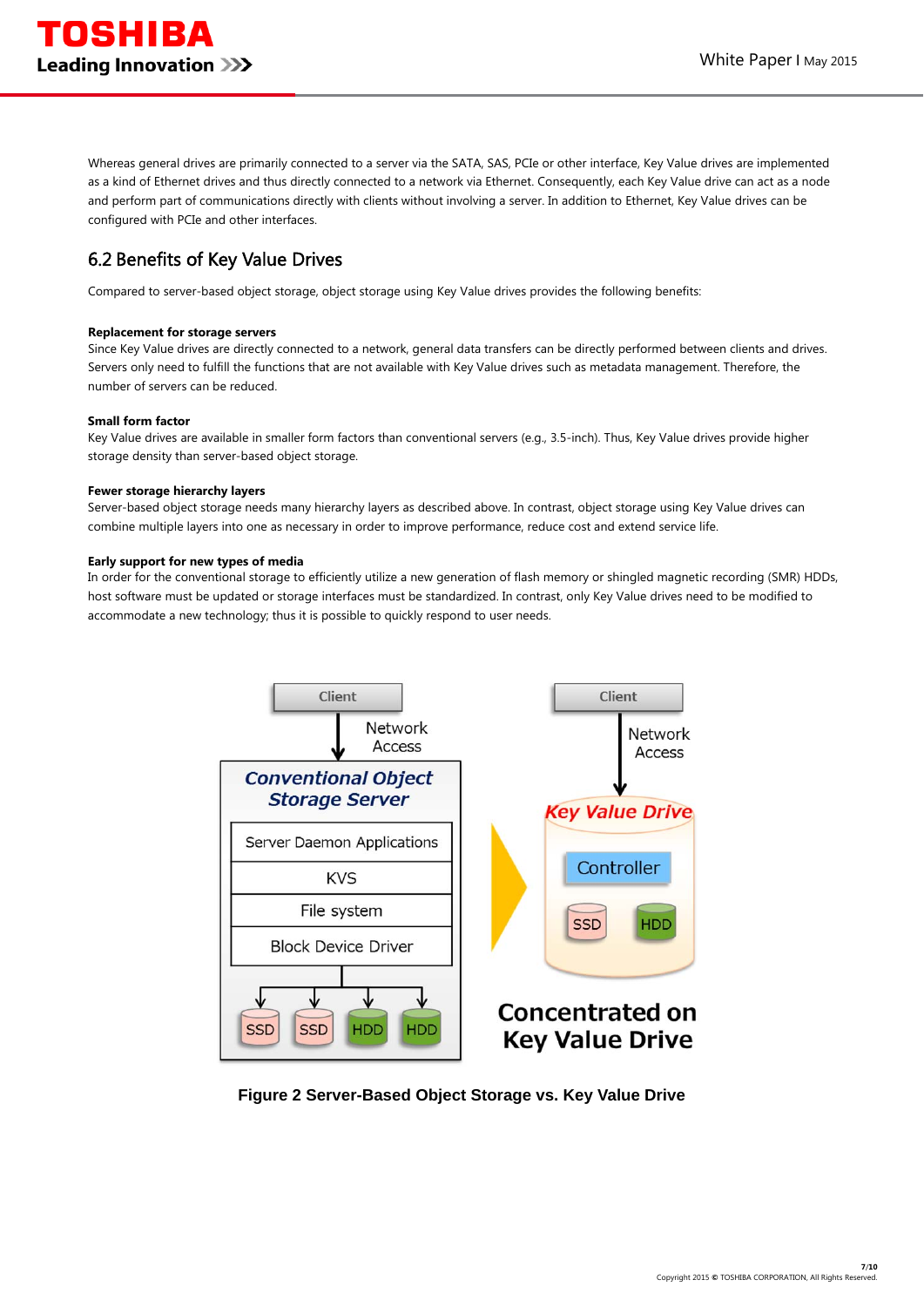### 6.3 Toshiba's Key Value Drive Solution

Toshiba is exploring the possibility of offering various Key Value drives to meet different market needs. This section introduces HDDbased drives and hybrid drives.

### Key Value Drive C (Capacity)

Key value drive C are a kind of Key Value drives that exploit the high-capacity advantage of HDDs and achieve a lower total cost for HDDs and servers.

Although Key value drive C has the same outline dimensions as a typical 3.5-inch HDD, many Key value drive C can be housed inside an enclosure. Key value drive C is connected to an Ethernet server via a network switch.

Key value drive C supports the OpenKinetic API for server applications.

#### Key Value Drive P (Performance)

While Key value drive C places higher priority on storage capacity, key value drive P is more suitable for applications that require higher performance.

Key value drive P consists of HDDs and SSDs, which are hierarchically tiered for optimal control. Key value drive P can be read and written at high speed without any concern about the differences between HDDs and SSDs.

Even though key value drive P contains both HDDs and SSDs, it can fit in the 3.5-inch HDD form factor like HDD-based drives. Thus, key value drive P can be housed in the same enclosure as typical HDDs. (In order to improve performance, it is necessary to secure sufficient bandwidth for a network switch on the enclosure.)

Furthermore, object storage software can be run directly on key value drive P instead of on a server. This helps reduce the number of servers required.

## **7 Software**

This section briefly describes the software technology to realize Toshiba's object storage concept.

### 7.1 Software Organization

In Toshiba's Key Value drives, the OpenKinetic protocol is the major API. Toshiba intends to make active contributions to the OpenKinetic protocol development.

The object storage software that runs on a server uses the OpenKinetic API via a network to perform reads and writes on Key Value drives.

Moreover, key value drive P can also run object storage software. In this case, object storage software performs communications within key value drive P to utilize the OpenKinetic API. Thus, key value drive P can run OpenKinetic-compatible object storage software for servers without any modification.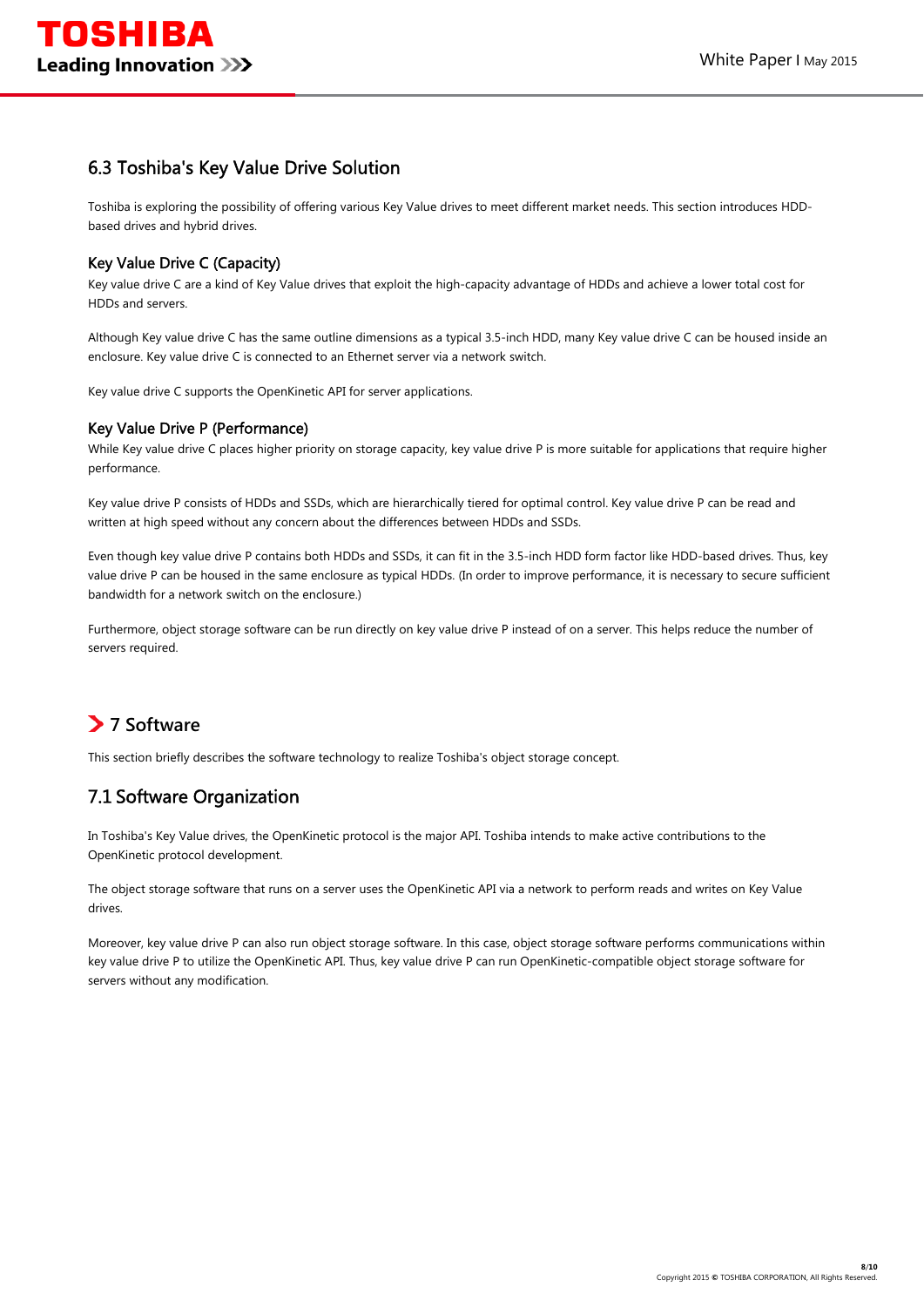



**Figure 3 Software Organization in a Key Value Drive P** 

### 7.2 Ceph

Toshiba emphasizes the support of Ceph as object storage software to be used on key value drive P. Ceph is an open-source software platform for distributed object storage systems and supports not only an object interface but also block and file interfaces. It is widely used by OpenStack implementors. In contrast to many object storage systems that provide only eventual consistency, Ceph guarantees that all replicas are updated at once. Therefore, Ceph can be used for enterprise applications that demand strong consistency.

## 7.2 Support of Other Object Storage Software

Toshiba is working closely with several other object storage software vendors. Object storage and other software can be installed and run on key value drive P. Toshiba is cooperating with its partners to make various software available for different applications. For key value drive P, Toshiba provides a development environment to its partners. It is designed to support the development of key value drive P-compatible software from the build of software to its implementation on key value drive P. It aims to make it easier for our partners to develop key value drive P-compatible software.